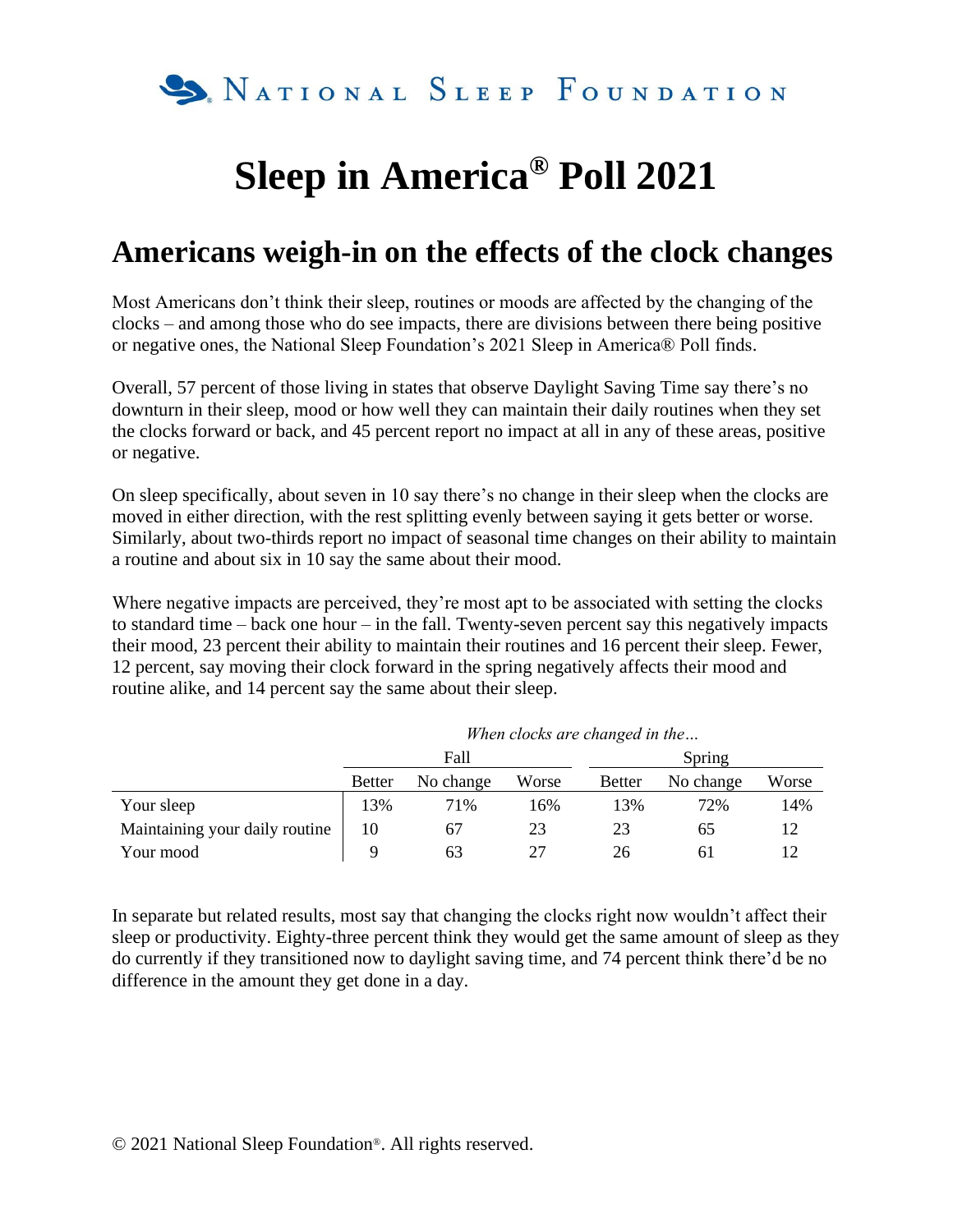

Given minimal self-reported impacts, it's not surprising unsurprising that, all in all, few see the clock transitions as a problem: three-quarters say the changes aren't a problem for them in either season. Ten percent have problems with falling back, 5 percent with springing forward and 11 percent with both. Evidence, however, shows a higher number of heart attacks, car crashes, and workplace injuries in the days after changing the clocks.



## *Preferred Time Policy*

About three-quarters of Americans say they'd prefer a consistent year-round time system, bucking a decades-long national policy of twice-yearly clock changes.

That includes slightly more than half, 54 percent in the national, random-sample survey, who say they'd prefer year-round DST, the "spring ahead" clock setting that occurred March 14; and 19 percent who prefer year-round standard time, the "fall back" clock setting. About one in four prefer sticking with the current system.



The survey separately posed the issue as a personal preference rather than a choice in public policy, with a similar result: Fifty-eight percent opt for later sunsets year-round, equivalent to the intention of a DST policy.

Permanent DST also prevails in overall strength of sentiment. Of those who prefer permanent DST, 22 percent express a "very" strong preference for their choice, compared with 8 percent for yearround standard time and 9 percent for the current system. That said, whether preferring year-round DST, year-round standard time, or the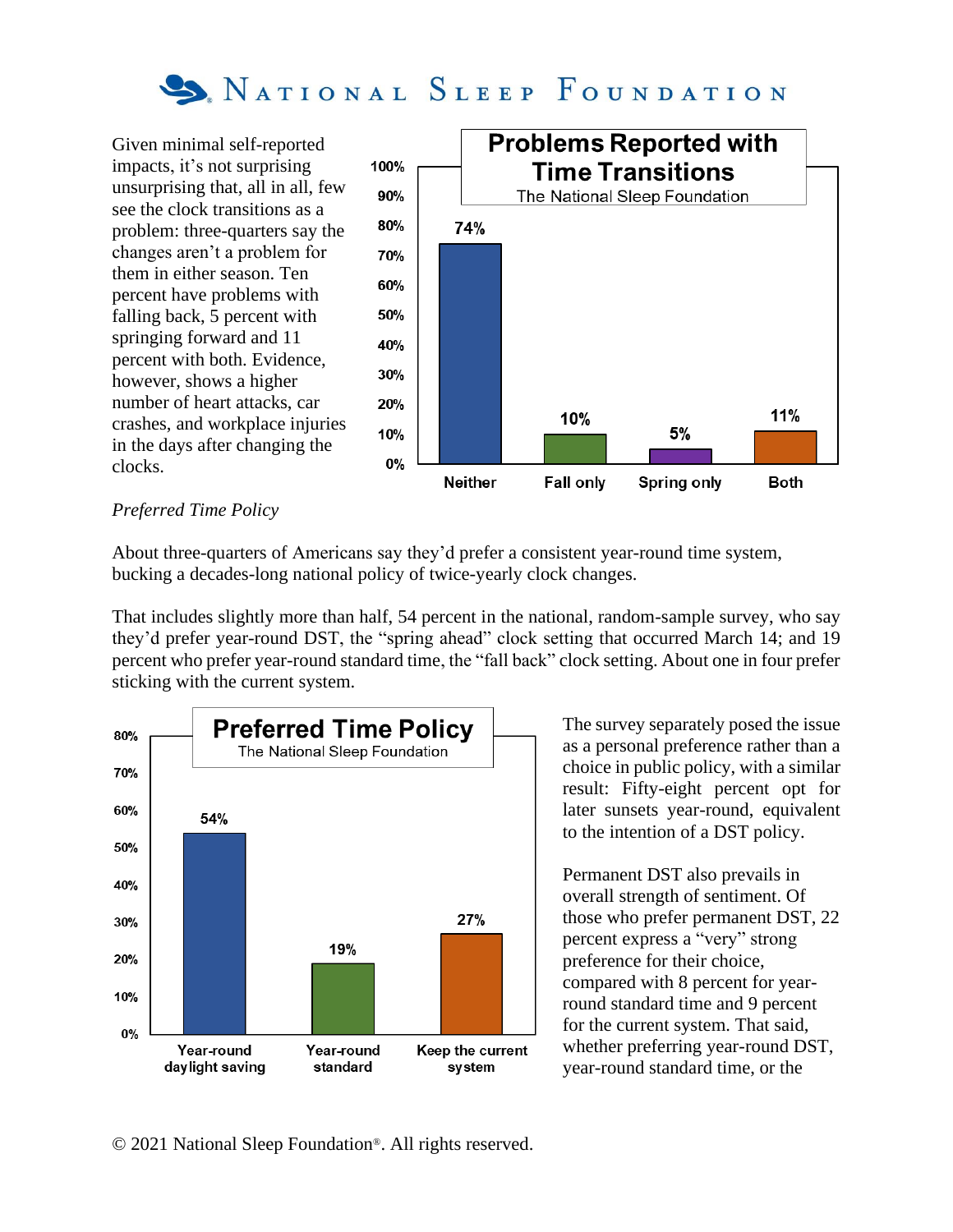

current system, the majority of these groups feel at least somewhat strongly about their position.

Research suggests that shifting to and from standard time can upset circadian rhythms and produce negative outcomes including short-term sleep deprivation and cardiovascular problems. Some sleep experts advocate year-round standard time, citing its better alignment with the timing of sunrise and sunset, which influence natural sleep/wake cycles. All states save Arizona and Hawaii observe Daylight Saving Time from mid-March to early November, making about 97 percent of the U.S. population subject to twice yearly time changes.

As noted, a majority prefers changing to a consistent year-round time system, and experiences of problems with time changes are reflected, to some extent, in policy preferences. Eighty-nine percent of those who experience either or both transitions as a problem prefer changing to a consistent year-round time system, compared with 68 percent of those who don't have a problem. And 63 percent of those with a time-change problem favor year-round DST specifically.

Fifty-two percent of respondents without time change-related problems support moving to DST year-round. Support among this group for keeping the current system, meanwhile, is 32 percent, compared with just 10 percent among people reporting time change-related problems.

Some attitudes vary by group. Whites are much more likely than members of racial or ethnic minority groups to support switching to all-year DST, for example, 62 vs. 41 percent. And yearround DST preference is higher among those in households without children, 58 percent, than among those with them, 46 percent.



## *Morning and Evening Preferences*

© 2021 National Sleep Foundation®. All rights reserved.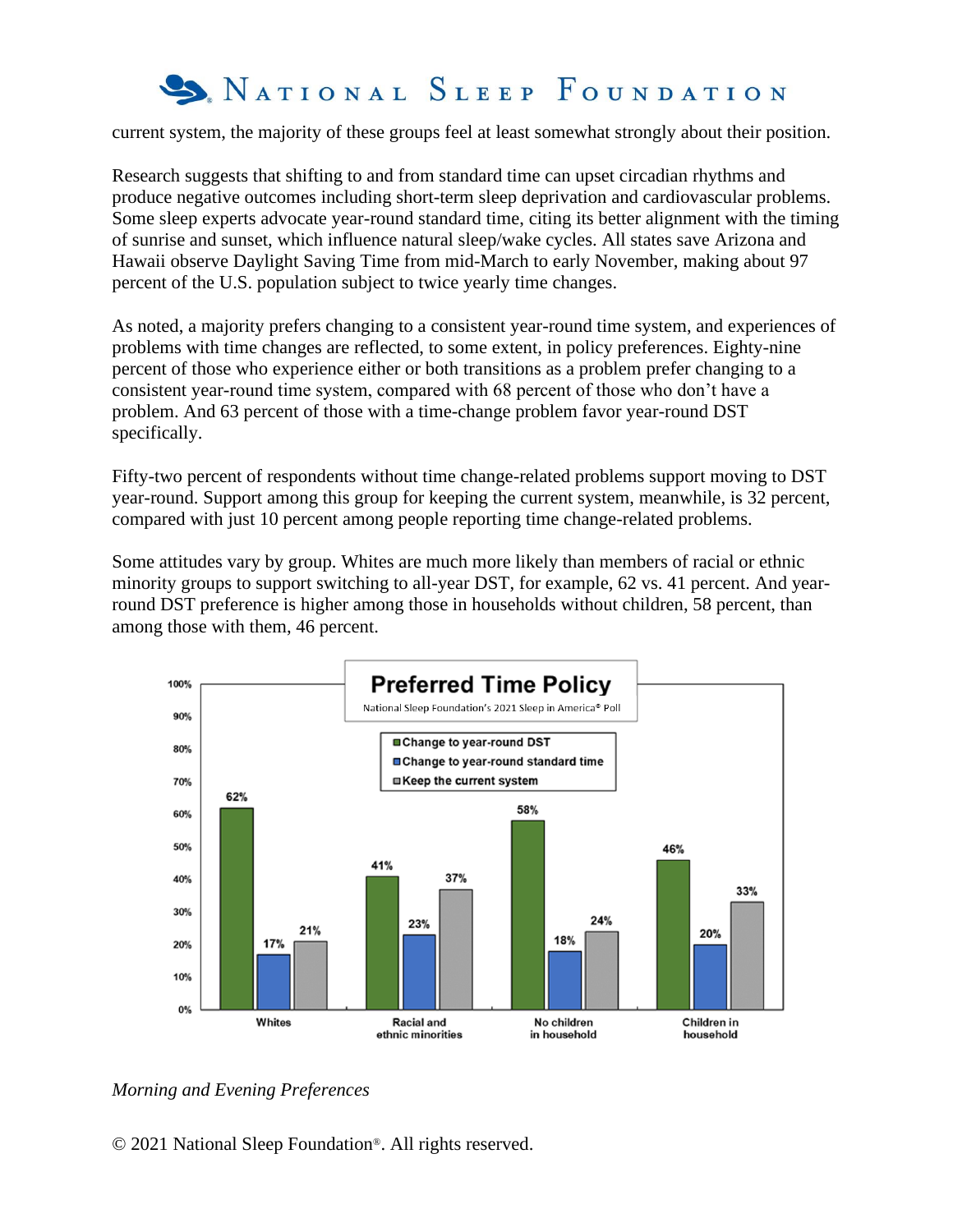

Before asking about daylight saving time, the survey asked respondents their preferences more generally – sunrise earlier in the morning, or sunset later in the evening. Later sunset was preferred by 69 percent in the fall/winter and 70 percent in the spring/summer. Fifty-eight percent preferred later sunset for both times of year. Just 17 percent favored an earlier sunrise throughout the year, and about one in 10 favored it in one case, either spring/summer or fall/winter, but not both.

One's personal sleep schedule has a clear influence on these preferences. People who currently wake up before 6 a.m. on weekdays support an earlier sunrise. Late risers, those who awake from 9 to just before 11 a.m., are about half as likely to support earlier sunrises. Support from those who get up from 6 to just before 9 a.m. falls in between.

As with the direct DST gauge, there are differences on this question among groups. Sixty-four percent of whites consistently prefer later evening sunsets, compared with 47 percent of racial and ethnic minorities. The large majority of both genders prefer later sunsets year-round, though there's a small gender gap. Men are more likely to favor earlier sunrises generally, while women are more apt to prefer later sunsets in fall and earlier sunrises in spring. And those with kids at home are slightly less in favor of a year-round later sunset, 53 vs. 60 percent.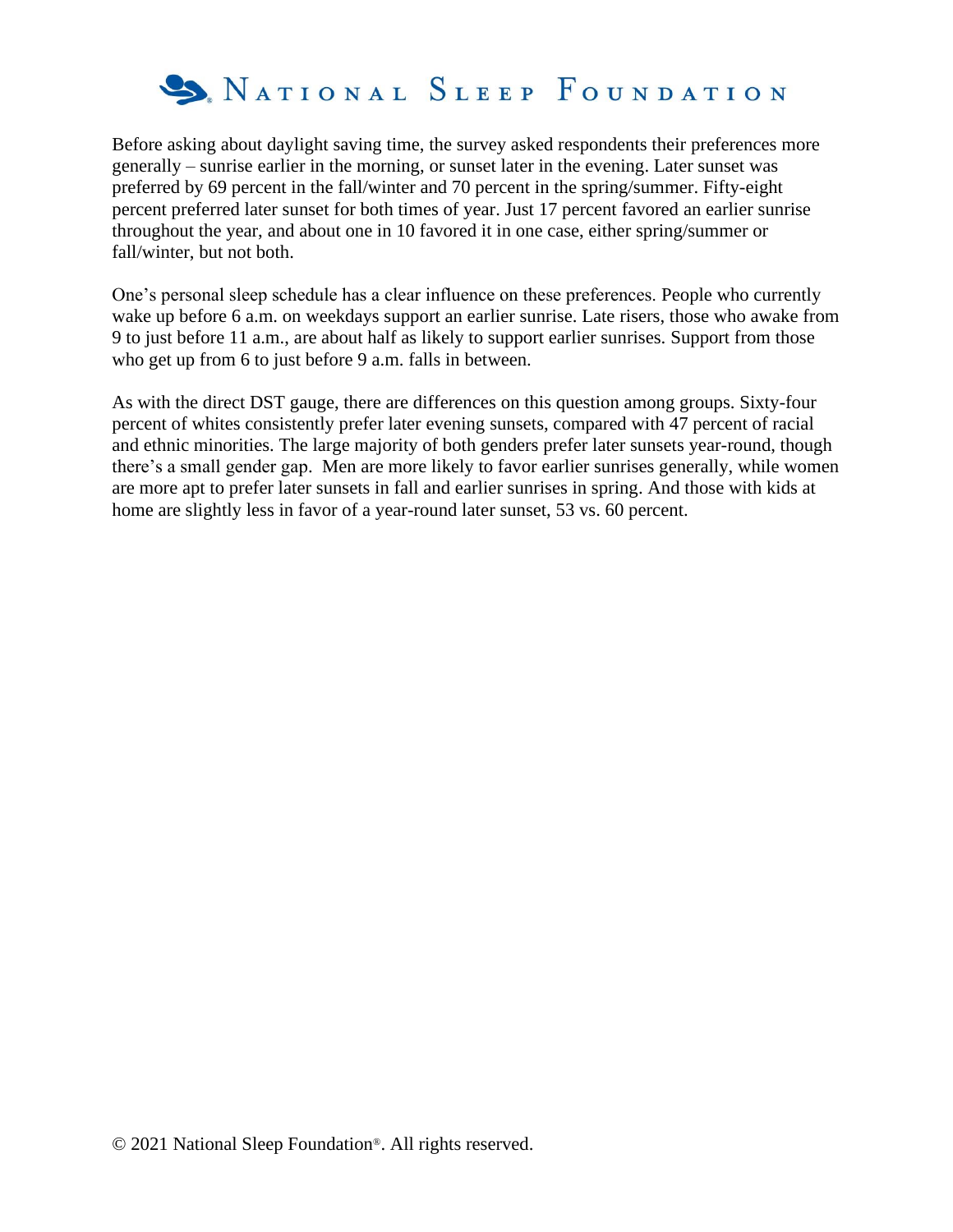

METHODOLOGY – This survey for the National Sleep Foundation was conducted among a random national sample of 1,017 adults, Jan. 15-25, 2021. Results have a margin of sampling error of 3.5 points for the full sample. Error margins are larger for subgroups.

The survey was produced by **Langer Research Associates** of New York, N.Y., with sampling and data collection by Ipsos Public Affairs via its online KnowledgePanel®, which provides internet access to randomly recruited participants.

Full results follow.  $* = <0.5\%$ 

1-14 previously released. 15. Which of these is your preference in the fall and winter? Have the clock set so that Have the clock set so that sunrise is earlier in the morning sunset is later in the evening Skipped  $1/25/21$  29 20 69 2 16. Which of these is your preference in the spring and summer? Have the clock set so that Have the clock set so that sunrise is earlier in the morning sunset is later in the evening Skipped  $1/25/21$  28 28 29 15/16 NET Table Always Always Earlier fall/winter Later fall/winter earlier rise later set later spring/summer earlier spring/summer Skip  $1/25/21$  17 58 12 11 2 17. If the clock was set forward right now, so that sunrise was an hour later than it currently is, with sunset also an hour later, do you think you would get... More sleep than About the same amount Less sleep than you do now of sleep as you do now you do now Skipped  $1/25/21$  10 83 6 \* 18. Again, if the clock was set forward right now, so that sunrise was an hour later than it currently is, with sunset also an hour later, do you think you would get... More done during About the same amount Less done during the day than done during the day the day than<br>you do now as you do now you do now you do now as you do now you do now Skipped  $1/25/21$  19 74 6 1 19. Currently in most of the country clocks are (set forward by one hour in the spring, called daylight saving time), and are set (back by one hour in the fall, to standard time). Which of these do you prefer: Change to year-round Change to year-round daylight saving time standard time (earlier Keep the (later sunrise, more sunrise, less daylight current daylight in the evening) in the evening) system Skipped  $1/25/21$  54 19 27 \*

© 2021 National Sleep Foundation®. All rights reserved.